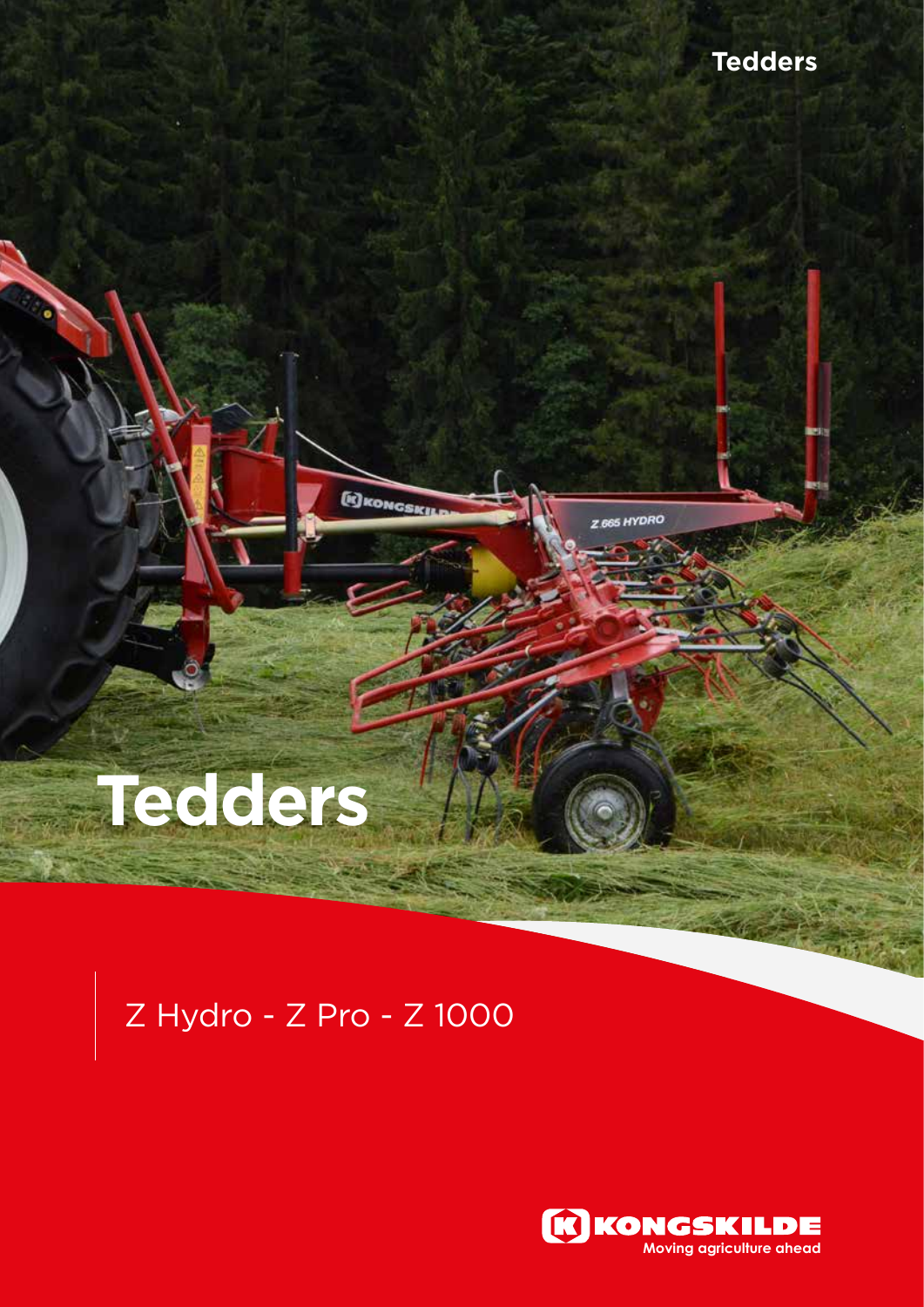



### The entire Tedder range is equipped with:

#### **Features:**

- Articulated headstock.
- Follows the ground independently of the fixed 3-point headstock, follows the tractor around corners.
- When the tedder is lifted on the headland it swings automatically into the centre position.
- The system can be locked for transport.
- All rotors are suspended in a pivoting way and can adapt to the corresponding ground conditions. The tedders are therefore intended for all types of fields, even hilly areas.

#### **Benefits:**

- ● Higher comfort and smooth operation also under difficult conditions.
- Smooth operation in curves and under uneven conditions.
- Efficient tedding, no leaf of grass left.



Articulated headstock ensures perfect ground following



Stabilizer ensures smooth operation



Ground adaption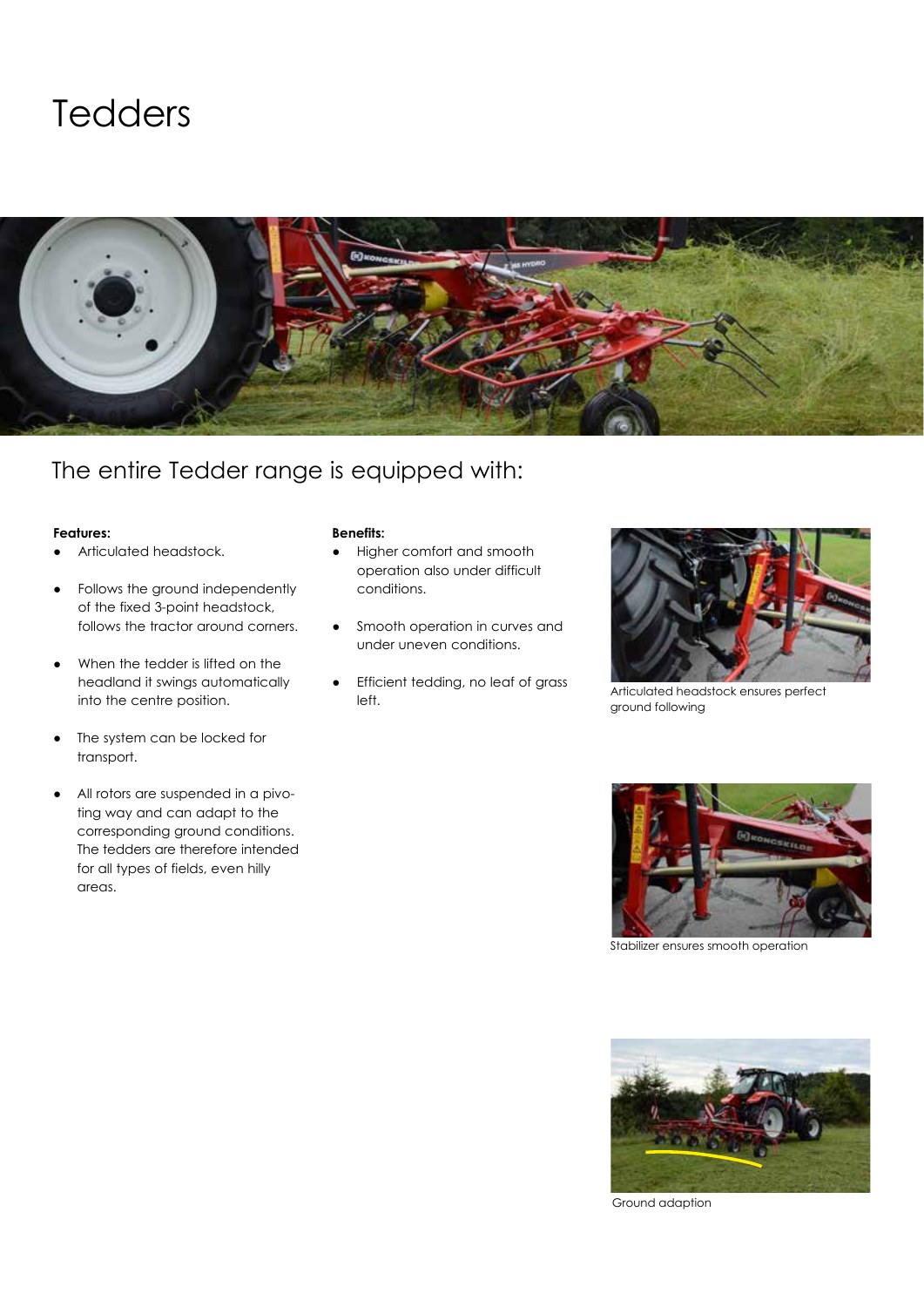## Z Hydro



### Hydro for smaller tractors:

The Hydro-series are lighter machines, especially developed for smaller tractors.

#### **Features:**

- ● Field boundary clearing with Hydro-series: On the Hydro series the adjustment is done with only one handle on the two centre wheels - without using any tools.
- The tines have a thickness of 9 mm and are blasted with small steel balls during production.
- 2 tine angle settings: With 2 settings of tine angle - 2 and 8 degrees - it is easy to adjust the tedder to local conditions.

#### **Benefits:**

- ● No waste of crop. The yield is increased.
- Very sturdy tines.
- Clean raking



Field boundary clearing





Adjustment of tines



Asymmetric double tines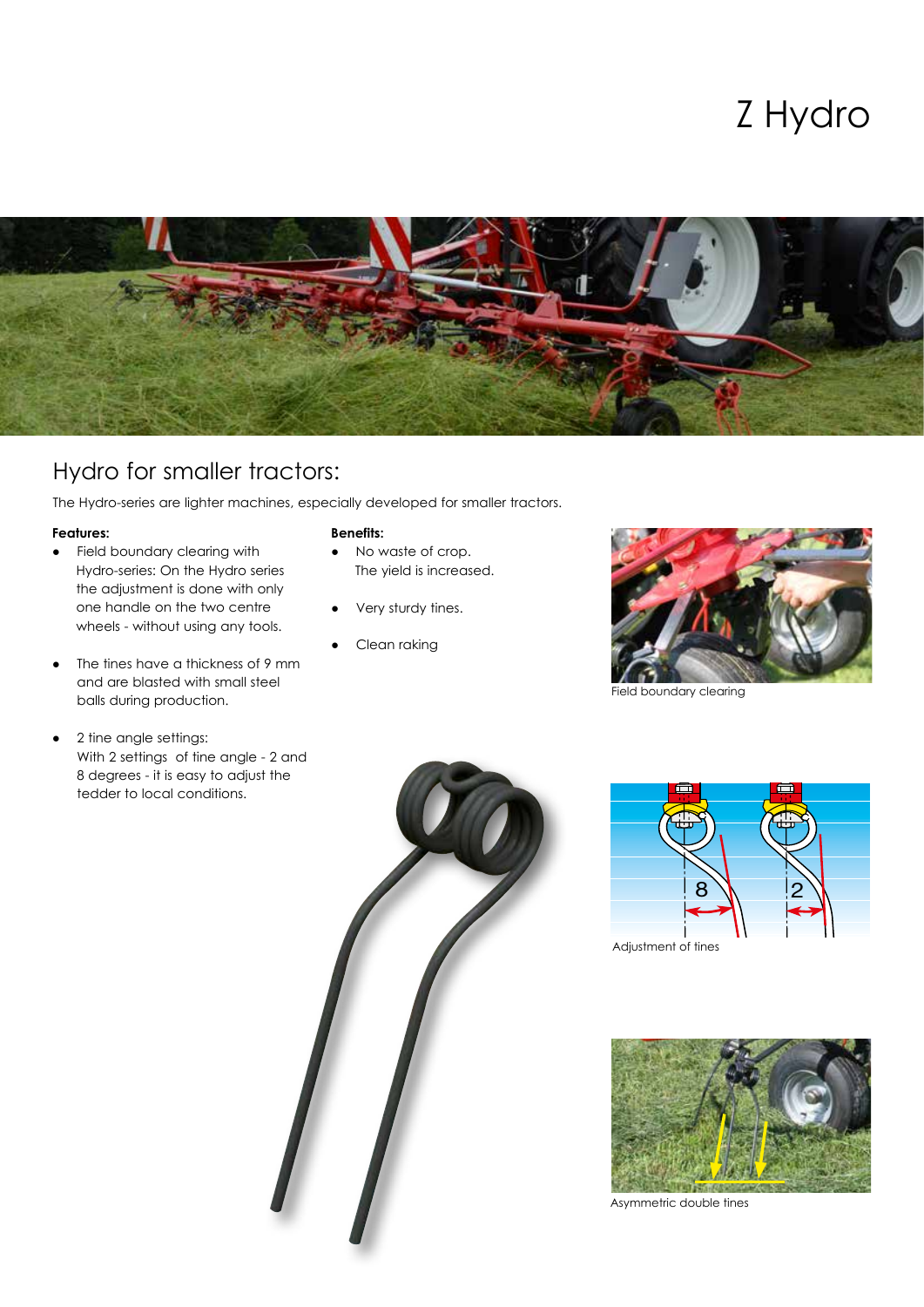

#### **Features:**

- The tedders are with double tines. Tine safety is standard on the Proseries and optional on the Hydroseries.
- Adjustment with only one handle without using any tools - is standard on the Pro-series, can be equipped with hydraulic cylinder as option.

#### **Benefits:**

- The tine will not be dropped in the crop if it should break.
- Saves time and is more user friendly.



Tine safety lock



Field boundary clearing with Pro-series

### Extra equipment:



At the 3-point headstock a supportwheel can be fitted as option. The top link can be replaced by a chain which ensures free movement.



**Lighting equipment** The tedder can be equipped with lighting equipment as option.



**Spare wheel with holder** With this option you have the possibillity always to bring a spare wheel with you in the field.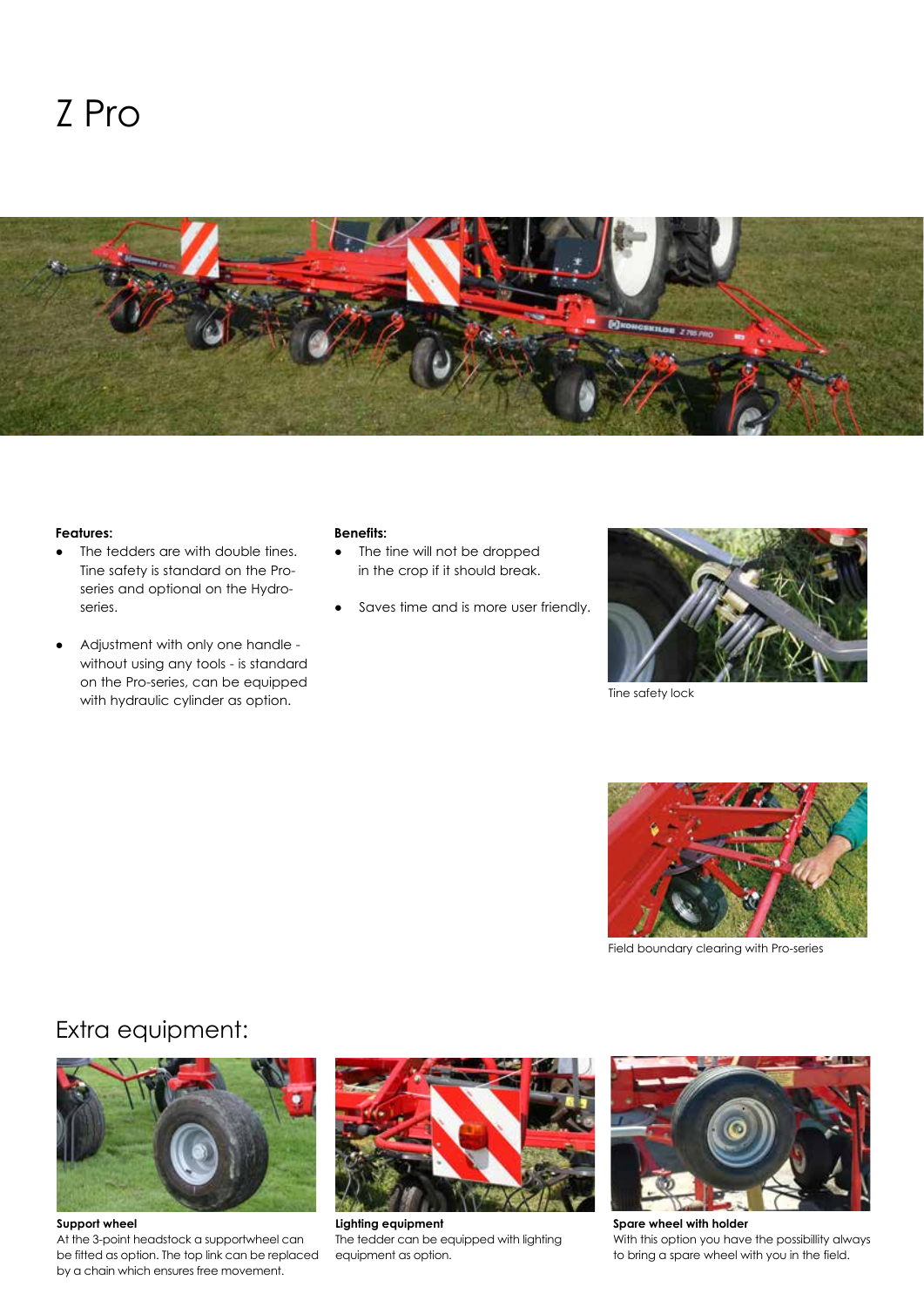

#### **Features:**

- ● The Z-1000-series has a main frame made up of heavy duty square profiles.
- Solid design which is perfect for large farms and intensive use.
- **Each Finger Link connection consists** of 2 x 6 strong fingers which have a safe mesh even at large angles.
- $\bullet$  Rotors can rotate without any problems, for instance while they are lifted during headland turns.
- The machine is equipped with enclosed, lubricated rotor gears.
- The gearbox is a separate unit and therefore bolted on the frame of the machine.

#### **Benefits:**

- The Finger Link provides a design that requires minimum operator maintenance.
- Ensures the best possible power transmission to the rotors and requires minimum maintenance.
- The gear box is not influenced by any of the twisting forces that might occur in the frame construction. All in all a reliable construction with a minimum of maintenance required.



Square boom frame for intensive use and closed drive line



Finger Link transfers the power between the rotor units



Closed gear box, ensures minimum maintenance requirement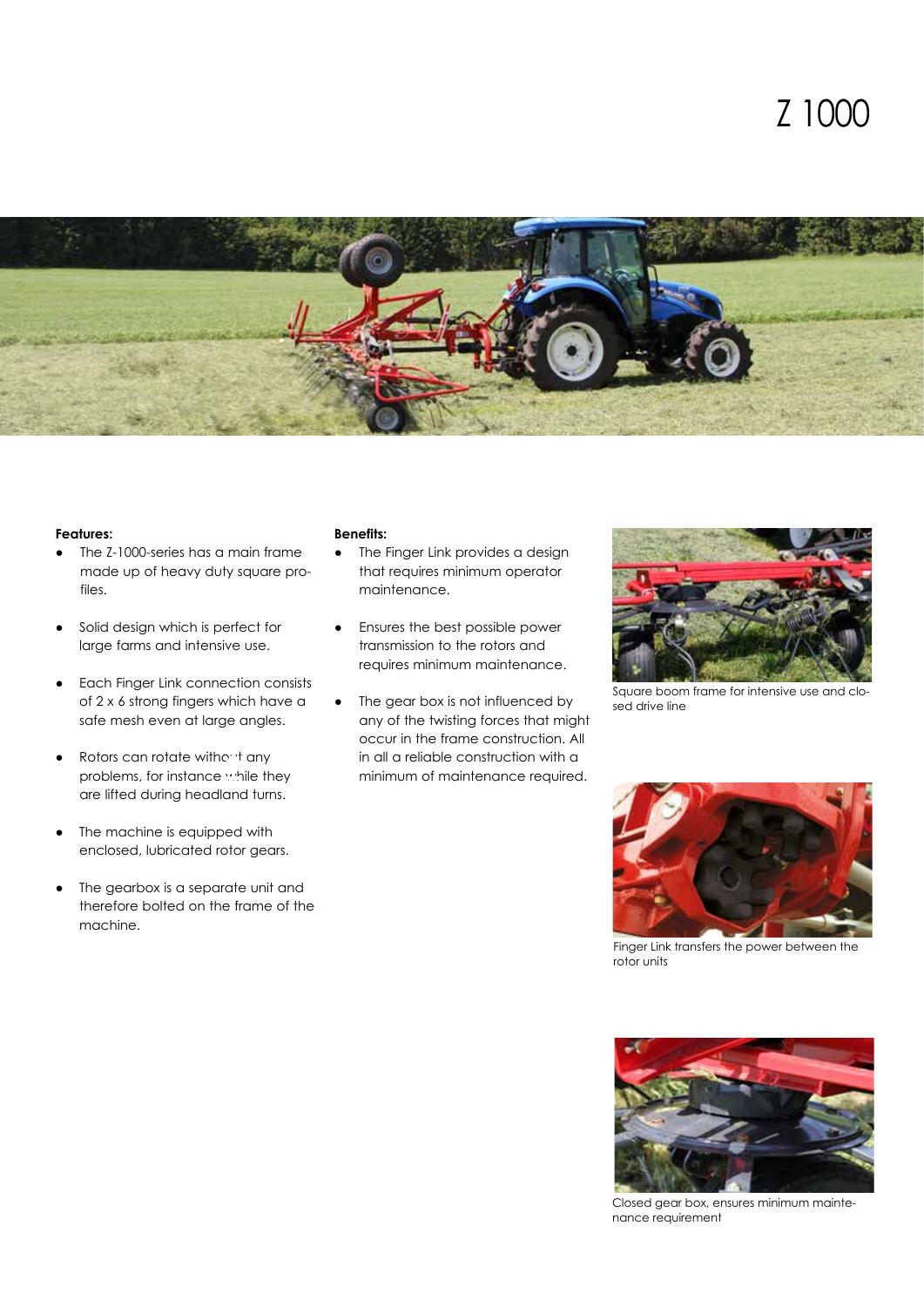# Folding



#### **Features:**

- ● With field boundary clearing the crop will not be spread outside the field.
- Folding to transport is done by hydraulic outlet, developed so the chassis and drive line are spared during folding.

#### **Benefits:**

- ● No waste of crop. The yield is optimized.
- Can be operated by tractors with few oil outlets.



Z 665 HYDRO



Z 8805 T



Z 765 PRO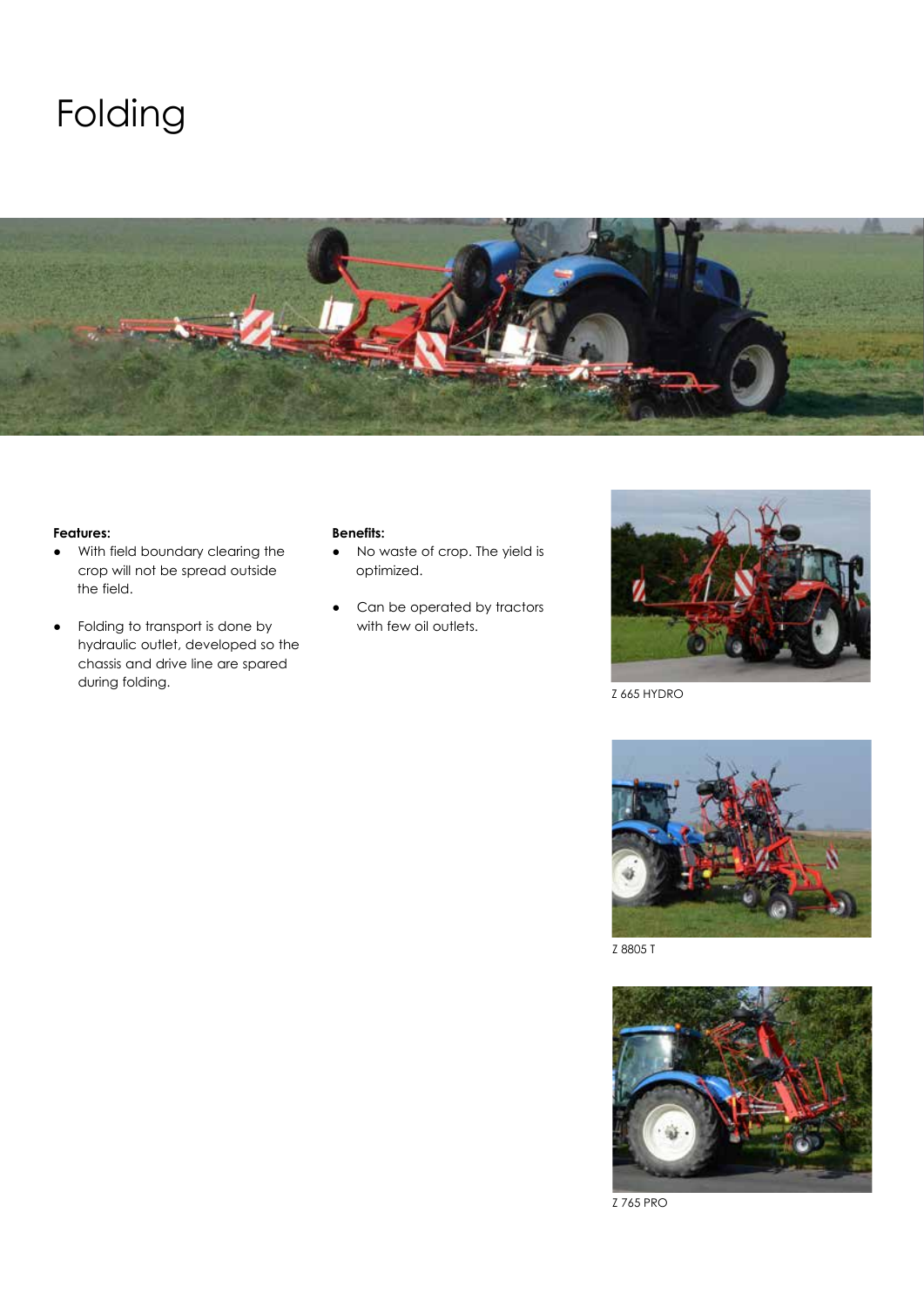### Technical data

|                                      | Z 455 Hydro       | Z 555 Hydro       | Z 665 Hydro       |
|--------------------------------------|-------------------|-------------------|-------------------|
| Working width                        | 4.50 m            | 5.40 m            | 6.60 m            |
| Numbers of rotors                    | $\overline{4}$    | 4                 | 6                 |
| Tine arms per rotor                  | $\overline{6}$    | 6                 | 6                 |
| Diameter of the rotor                | 1.48 <sub>m</sub> | 1.70 m            | 1.48 <sub>m</sub> |
| Transport width                      | 2.65 m            | 2.89 m            | 2.95 m            |
| Transport height (rotors folded up)  | 2.28 m            | 2.70 m            | 3.20 <sub>m</sub> |
| Type of mounting                     | 3-point headstock | 3-point headstock | 3-point headstock |
| Tractor, min                         | 18 kW/23 HP       | 22 kW/30 HP       | 25 kW/34 HP       |
| Oil outlets                          | I single-acting   | 1 single-acting   | 1 single-acting   |
| <b>PTO</b>                           | 540 rpm           | 540 rpm           | 540 rpm           |
| Hydraulic folding                    | Yes               | Yes               | Yes               |
| Hydraulic lifting for headland turns |                   |                   |                   |
| Manual field boundary cleaning       | Yes               | Yes               | Yes               |
| Hydraulic field boundary cleaning    |                   |                   |                   |
| Shock absorber                       | Option            |                   | $\overline{2}$    |
| Lighting                             | Option            | Option            | Option            |
| Anti wrapping unit for tyres         | Option            | Option            | Option            |
| Tine safety system                   | Option            | Option            | Option            |
| <b>Tyres</b>                         | $16/6.5 - 8$      | $16/6.5 - 8$      | $16/6.5 - 8$      |
| Main frame tyres                     |                   |                   |                   |
| Weight                               | 420 kg            | 505 kg            | 690 kg            |

|                                      | Z 685 Pro                | Z 765 Pro                | Z 8805            | Z 8805 T          |
|--------------------------------------|--------------------------|--------------------------|-------------------|-------------------|
| Working width                        | 6.90 <sub>m</sub>        | 7.60 <sub>m</sub>        | 8.80 m            | 8.80 m            |
| Numbers of rotors                    | 6                        | 6                        | 8                 | 8                 |
| Tine arms per rotor                  | 6                        | $\overline{7}$           | 6                 | 6                 |
| Diameter of the rotor                | 1.50 <sub>m</sub>        | 1.65 m                   | 1.50 <sub>m</sub> | 1.50 <sub>m</sub> |
| Transport width                      | 2.95 m                   | 2.95 m                   | 2.95 m            | 2.95 m            |
| Transport height (rotors folded up)  | 3.35 <sub>m</sub>        | $3.35 \text{ m}^2$       | 3.50 <sub>m</sub> | 3.50 <sub>m</sub> |
| Type of mounting                     | 3-point headstock        | 3-point headstock        | 3-point headstock | <b>Trailed</b>    |
| Tractor, min                         | 50 kW/68 HP              | 60 kW/82 HP              | 60 kW/82 HP       | 30 kW/40 HP       |
| Oil outlets                          | 1 single-acting          | 1 single-acting          | I double-acting   | 1 double-acting   |
| <b>PTO</b>                           | 540 rpm                  | 540 rpm                  | 540 rpm           | 540 rpm           |
| Hydraulic folding                    | Yes                      | Yes                      | Yes               | Yes               |
| Hydraulic lifting for headland turns | Yes                      | Yes                      | Yes               | Yes               |
| Manual field boundary cleaning       | Yes                      | Yes                      | Yes               | Hydraulic         |
| Hydraulic field boundary cleaning    | Option                   | Option                   | Option            | Yes               |
| Shock absorber                       | $\overline{2}$           | $\overline{2}$           | $\overline{2}$    | $\overline{2}$    |
| Lighting                             | Option                   | Option                   | Yes               | Yes               |
| Anti wrapping unit for tyres         | Option                   | Option                   | Yes               | Yes               |
| Tine safety system                   | Yes                      | Yes                      | Yes               | Yes               |
| <b>Tyres</b>                         | $16/6.5 - 8$             | $16/6.5 - 8$             | $16/6.5 - 8$      | $16/6.5 - 8$      |
| Super balloon tyres, 2 center tyres  |                          |                          | 18,5/8,5-8        | 18,5/8,5-8        |
| Main frame tyres                     | $\overline{\phantom{a}}$ | $\overline{\phantom{a}}$ |                   | 10/80-12 AW       |
| Weight                               | 870 kg                   | 890 kg                   | 1320 kg           | 1510 kg           |

<sup>1)</sup> 3,05 m with foldable tine arms and protection frame (option). <sup>2</sup>! Foldable tine arms and protection frame (standard).<br>Some photos may show products with additional equipment. See price list for current standard and a